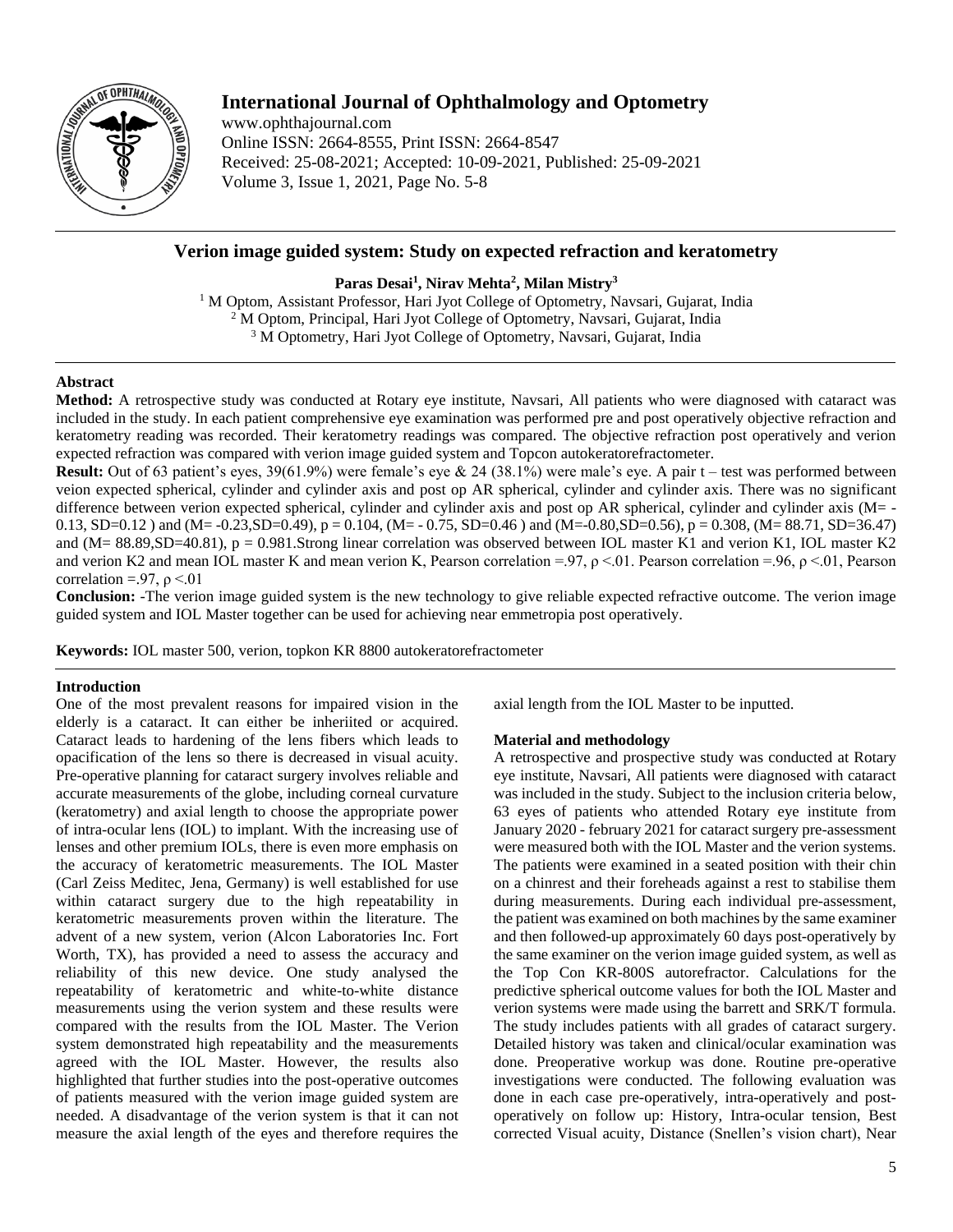(Snellen near vision chart), Detailed anterior segment examination on slit lamp, Posterior segment examination using +78D and +90D, Keratometry, Ascan, IOL Master 500, verion image guided system, Planning with verion planner, Power calculated with IOL Master 500. The demographic data of the included eyes was collected along with the data generated by the IOL Master and VERION systems pre and post-operatively and entered onto a database using an Excel spreadsheet (Microsoft Corporation, Redmond, WA). Calculations were made via the spreadsheet to determine preoperative VERION expected refractive outcome and the postoperative AR (Autorefractokeratometer) reading by using Topcon KR-800 for all 63 eyes. The ranges of these differences were also calculated along with the standard deviations of each data set. A statistical paired t-test was carried out between the two datasets to determine the statistical significance of the results.

## **Inclusion Criteria**

Adults ( $\geq$  22 years of age at the time of surgery), diagnosed with cataracts, Planned cataract surgery and implantation of FOLDABLE IOL, Pre-operative IOL Master and VERION scans, Post-operative auto-refractions, Monofocal lenses implanted ( Alcon IQ and Alcon Single piece), Surgery with 2.2mm incision with centurion phaco system and done by single surgeon.

## **Exclusion criteria**

Multifocal lenses implanted, History of severe dry eyes, Retinal/uveal pathology or concurrent ocular disease including age-related macular degeneration (AMD), choroidal neovascularization (CNV), glaucoma, diabetic retinopathy, retinitis pigmentosa, optic nerve pathology, Previous intraocular or any corneal refractive surgery, Any inflammation or edema (swelling) of the cornea, including but not limited to the following: keratitis, keratoconjunctivitis, and keratouveitis, Amblyopia.

## **Observation and Results**

Out of 63 patient's eyes, 39(61.9%) were female's eye & 24(38.1%) were male's eye. A pair t – test was performed between veion expected spherical, cylinder and cylinder axis and post op AR spherical, cylinder and cylinder axis. There was no significant difference between verion expected spherical, cylinder and cylinder axis and post op AR spherical, cylinder and cylinder axis(M= -0.13, SD=0.12) and (M= -0.23, SD=0.49),  $p =$ 0.104, (M =  $-$  0.75, SD=0.46) and (M =  $-$ 0.80, SD=0.56), p = 0.308,  $(M= 88.71, SD=36.47)$  and  $(M= 88.89, SD=40.81)$ ,  $p =$ 0.981.Strong linear correlation was observed between IOL MASTER K1 and VERION K1, IOL MASTER K2 and VERION K2 and MEAN IOL MASTER K and MEAN VERION K, Pearson correlation =.97,  $\rho \le 01$ . Pearson correlation =.96,  $\rho$  $< 0.01$ , Pearson correlation =.97,  $\rho < 0.01$ 

**Table 1:** age distribution

|     | <b>Test of Normality (Shapiro- wilk)</b> |    |     |  |  |
|-----|------------------------------------------|----|-----|--|--|
| AGE | <b>Statistic</b>                         | Df |     |  |  |
|     | 0.985                                    | 63 | 628 |  |  |



**Graph 1:** Age distribution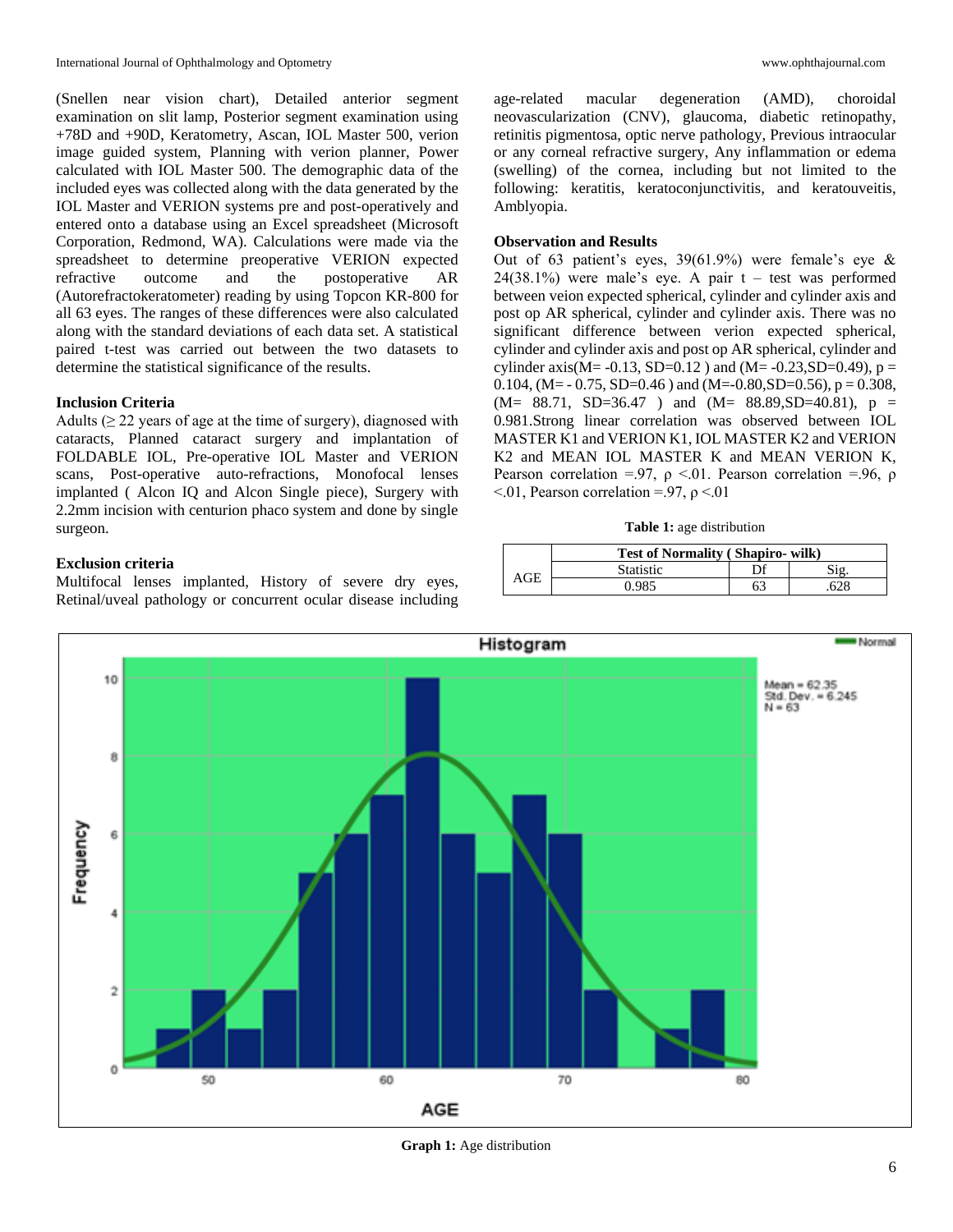| <b>Correlations</b>      |                            |                          |                      |  |  |
|--------------------------|----------------------------|--------------------------|----------------------|--|--|
|                          |                            | <b>Mean IOL Master K</b> | <b>Mean verion K</b> |  |  |
|                          | <b>Pearson Correlation</b> |                          | $974***$             |  |  |
| Mean <b>IOL</b> Master K | $Sig. (2-tailed)$          |                          | .000                 |  |  |
|                          |                            |                          |                      |  |  |
|                          | <b>Pearson Correlation</b> | $.974***$                |                      |  |  |
| <b>Mean 7ersion K</b>    | $Sig. (2-tailed)$          | .000                     |                      |  |  |
|                          |                            |                          |                      |  |  |

**Table 2:** Correlation between Mean IOL master K and mean verion K



**Graph 2:** Correlation between Mean IOL master K and mean verion K

#### **Discussion**

Assessing the suitability of a new device in cataract surgery relies upon high repeatability of measurements and post-operative outcomes, which has been well established for the IOL Master, with several papers within the literature demonstrating high repeatability of keratometric measurements. In a recent study, the VERION system was shown to have high repeatability of keratometric measurements and white-to-white distance measurements with high correlations of these measurements compared to those from the IOL Master. A few outliers within this recent study highlighted the fact that the IOL Master and VERION sometimes measured different keratometric parameters and therefore revealed the need for further studies to determine a potential preference for systems to be used in cataract surgery by assessing post-operative results.Previous study shows result, The mean post-operative spherical equivalent outcome compared to the IOL master predictions was -0.0496D (standard deviation 0.427), ranging from -1.255 to +0.935D. The mean postoperative spherical equivalent outcome compared to the VERION predictions was -0.0426D (standard deviation 0.429), ranging from -1.305 to +0.89D. Our study Out of 63 patient's eyes, 39(61.9%) were female's eye & 24(38.1%) were male's eye results shows that both the IOL Master and the VERION systems have a good place in the prediction of postoperative spherical, cylinder and cylinder axis outcomes compared with Autokeretorefractometer (Topcon KR 800) readings

(objectively) after cataract surgery, as post-operatively there is no statistical difference between VERION expected spherical,cylinder, cylinder axis and Post-operative Autokeratorefractometer. (Topcon KR 800) spherical, cylinder and cylinder axis (M=  $-0.13$ , SD= $0.12$ ) and (M=  $-0.23$ , SD= $0.49$ ),  $p = 0.104$ , (M= - 0.75, SD=0.46) and (M=-0.80,SD=0.56),  $p =$ 0.308, (M= 88.71, SD=36.47) and (M= 88.89, SD=40.81),  $p =$ 0.981.Our study observed that there is a strong correlation between IOL Master and VERION keratometric readings Pearson correlation =.97,  $\rho \le 01$ . With further potential developments in technology and new devices, the VERION may enjoy an increasing role in cataract surgery.

#### **Conclusion**

The Verion image guided system is the new technology to give reliable expected refractive outcome. The verion image guided SYSTEM and IOL Master together can be used for achieving near emmetropia post operatively, and for better suggestion of IOL's. In our study, IOL Master and the VERION systems have a place in the prediction of postoperative spherical cylinder and cylinder axis outcomes compared with Autokeretorefractometer (Topcon KR 800) readings (objectively) after cataract surgery, as post-operatively there is no statistical difference between VERION expected spherical cylinder, cylinder axis and Postoperative Autokeratorefractometer (Topcon KR 800) spherical cylinder and cylinder axis. There is a strong correlation between